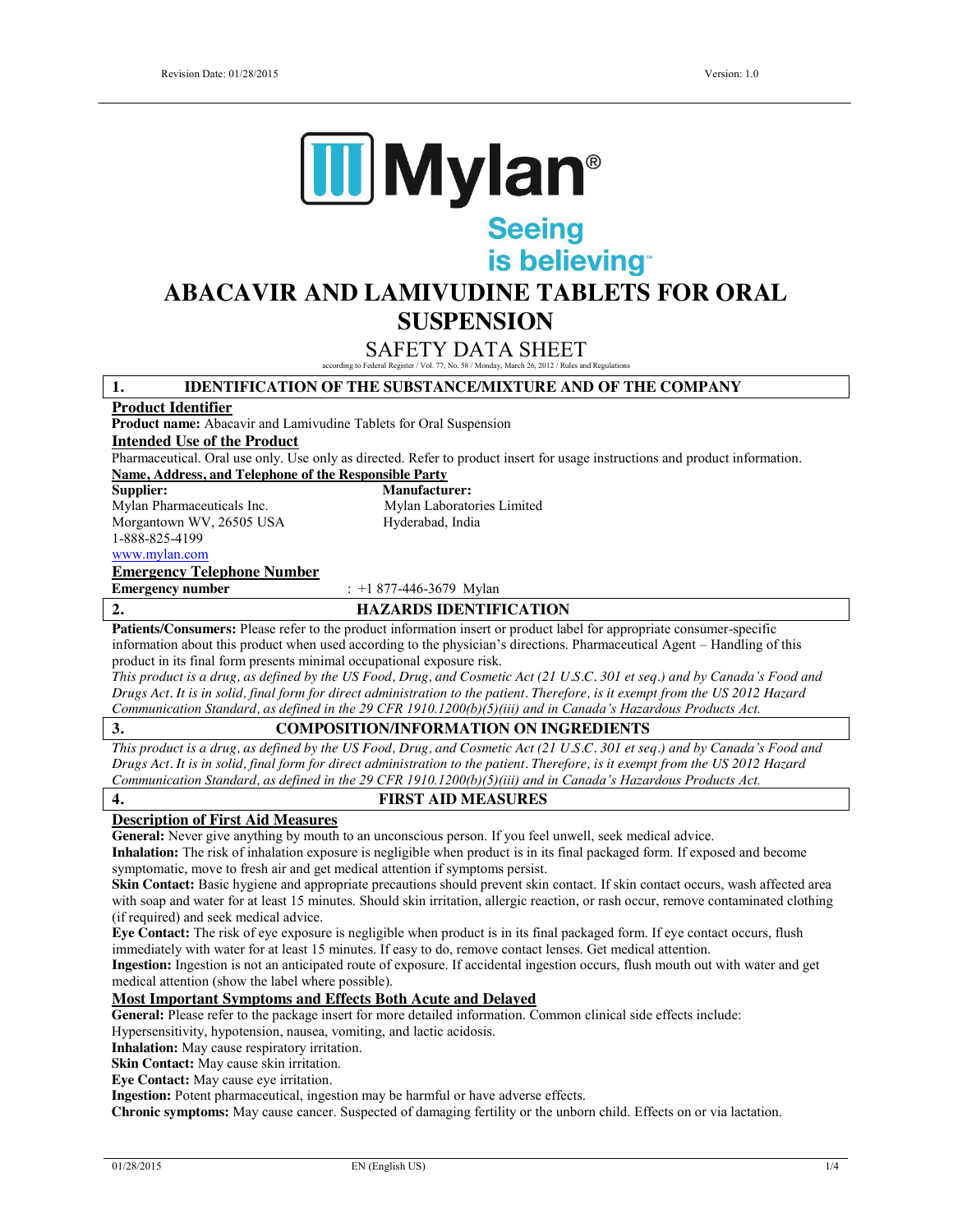#### **Indication of Any Immediate Medical Attention and Special Treatment Needed**

If exposed or concerned, get medical advice and attention. If medical advice is needed, have product container or label at hand.

# **5. FIREFIGHTING MEASURES**

# **Extinguishing Media**

**Suitable extinguishing media:** Not flammable. Use extinguishing media appropriate for surrounding fire.

**Unsuitable extinguishing media:** None known.

# **Special Hazards Arising From the Substance or Mixture**

**Fire hazard:** Not flammable.

**Explosion hazard:** Product itself is not explosive but if dust is generated, dust clouds suspended in air can be explosive.

**Reactivity:** Hazardous reactions will not occur under normal conditions.

# **Advice for Firefighters**

**Precautionary measures fire:** Exercise caution when fighting any chemical fire.

**Firefighting instructions:** Use water spray or fog for cooling exposed containers.

**Protection during firefighting:** Do not enter fire area without proper protective equipment, including respiratory protection.

**Hazardous Combustion Products:** Carbon oxides (CO, CO<sub>2</sub>).

**Other information:** Refer to Section 9 for flammability properties.

#### **6. ACCIDENTAL RELEASE MEASURES**

#### **Personal Precautions, Protective Equipment and Emergency Procedures**

**General measures:** Avoid contact with skin and eyes. Avoid generating and breathing dust.

**For Non-Emergency Personnel**

**Protective equipment:** Use appropriate personal protection equipment (PPE).

**Emergency procedures:** Evacuate unnecessary personnel.

**For Emergency Personnel**

**Protective equipment:** Use appropriate personal protection equipment (PPE).

**Emergency procedures:** Evacuate unnecessary personnel. Ventilate area. Avoid creating or spreading dust.

#### **Environmental Precautions**

Prevent entry to sewers and public waters.

#### **Methods and Material for Containment and Cleaning Up**

**Methods for cleaning up:** For small quantities associated with normal therapeutic use, collect spillage and transfer to a closed waste container for disposal. For large or bulk quantities, after absorption with inert material, collect spillage by sweeping up spilled material and place in a labeled, sealed container for proper disposal. Avoid generation of dust during clean-up of spills.

# **Reference to Other Sections**

See heading 8, Exposure Controls and Personal Protection.

#### **7. HANDLING AND STORAGE**

# **Precautions for Safe Handling**

Patients/Consumers: Patients should adhere to the instructions provided within the product information insert or product label for appropriate consumer-specific information about this product when used according to the physician's directions. **Hygiene measures:** This SDS is for a pharmaceutical agent - Handling of this product in its final form presents minimal occupational exposure risk. In an occupational setting, handle in accordance with good industrial hygiene and safety procedures. Avoid contact with eyes, skin and clothing. Avoid breathing dust. Use appropriate personal protective equipment when handling and observe good personal hygiene measures after handling.

### **Conditions for Safe Storage, Including Any Incompatibilities**

**Storage conditions:** Store in a dry, cool and well-ventilated place. Protect from heat and direct sunlight.

**Specific End Use(s)** Pharmaceutical. Refer to product insert for usage instructions and product information.

# **8. EXPOSURE CONTROLS/PERSONAL PROTECTION**

**Control Parameters** Not applicable

#### **Exposure Controls**

**Appropriate engineering controls:** Not generally required. Site-specific risk assessments should be conducted to determine the appropriate exposure control measures. If applicable, use process enclosures, local exhaust ventilation, or other engineering controls to maintain airborne levels below recommended exposure limits.

**Personal protective equipment:** Not generally required. The use of personal protective equipment may be necessary as conditions warrant.

#### **Materials For Protective Clothing: Not available**

**Hand protection:** Wear protective gloves made from PVC, neoprene, nitrile, vinyl, or PVC/NBR.

**Eye protection:** In laboratory, medical or industrial settings, or operations in which airborne particulates will be generated, safety glasses with side shields are recommended.

**Skin and body protection:** In laboratory, medical or industrial settings, impervious disposable gloves and protective clothing are recommended if skin contact with drug product is possible.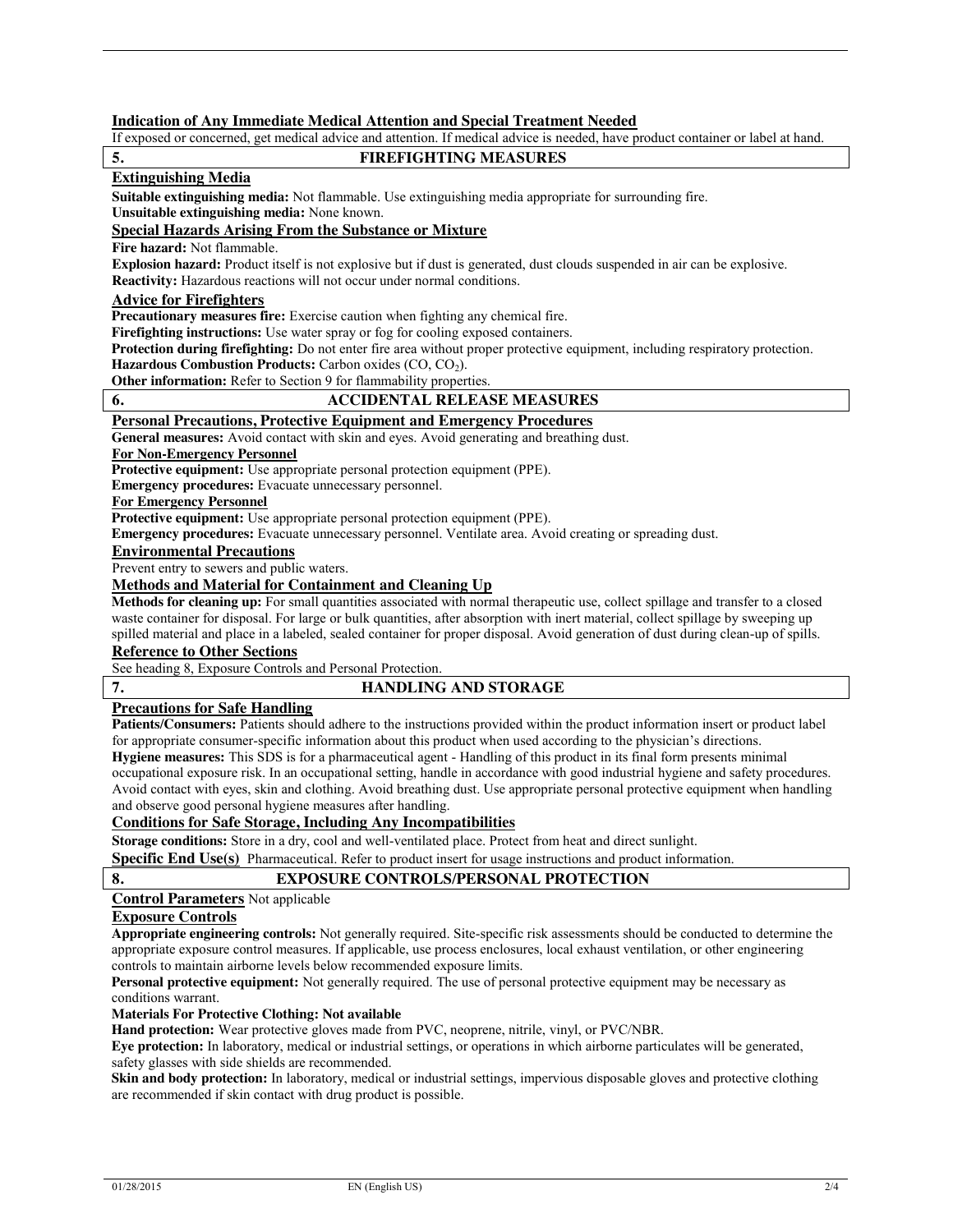**Respiratory protection:** When manufacturing or handling product in large quantities and dusts or particulates may be generated, maintain airborne concentrations below recommended limits. Workplace risk assessments should be completed before specifying and implementing respirator usage. NIOSH/MSHA approved respirators for protection should be used if found to be necessary.

| 9.                                                                                                                                                                              | and implementing respirator usage. NTOSTI/MSTIA approved respirators for protection should be used if found to be necessary<br>PHYSICAL AND CHEMICAL PROPERTIES |  |
|---------------------------------------------------------------------------------------------------------------------------------------------------------------------------------|-----------------------------------------------------------------------------------------------------------------------------------------------------------------|--|
|                                                                                                                                                                                 |                                                                                                                                                                 |  |
| <b>Information on Basic Physical and Chemical Properties</b>                                                                                                                    |                                                                                                                                                                 |  |
| <b>Physical state</b>                                                                                                                                                           | Solid                                                                                                                                                           |  |
| <b>Appearance</b>                                                                                                                                                               | Not available                                                                                                                                                   |  |
| <b>Odor and Odor threshold</b>                                                                                                                                                  | Not available                                                                                                                                                   |  |
| pH                                                                                                                                                                              | Not available                                                                                                                                                   |  |
| Relative evaporation rate (butyl acetate=1)                                                                                                                                     | Not available                                                                                                                                                   |  |
| <b>Melting/Freezing point</b>                                                                                                                                                   | Not available                                                                                                                                                   |  |
| <b>Boiling point</b>                                                                                                                                                            | Not available                                                                                                                                                   |  |
| <b>Flash point</b>                                                                                                                                                              | Not available                                                                                                                                                   |  |
| <b>Auto-ignition temperature</b>                                                                                                                                                | Not available                                                                                                                                                   |  |
| <b>Decomposition Temperature</b>                                                                                                                                                | Not available                                                                                                                                                   |  |
| Flammability (solid, gas)                                                                                                                                                       | Not available                                                                                                                                                   |  |
| <b>Upper and Lower flammable limit</b>                                                                                                                                          | Not available                                                                                                                                                   |  |
| Vapor pressure                                                                                                                                                                  | Not available                                                                                                                                                   |  |
| Relative vapor density at 20 °C                                                                                                                                                 | Not available                                                                                                                                                   |  |
| <b>Relative density/Specific gravity</b>                                                                                                                                        | Not available                                                                                                                                                   |  |
| <b>Solubility</b>                                                                                                                                                               | Not available                                                                                                                                                   |  |
| Log Pow/Log Kow                                                                                                                                                                 | Not available                                                                                                                                                   |  |
| <b>Viscosity</b>                                                                                                                                                                | Not available                                                                                                                                                   |  |
| Explosion data - sensitivity to mechanical impact                                                                                                                               | Not available                                                                                                                                                   |  |
| Explosion data - sensitivity to static discharge                                                                                                                                | Not available                                                                                                                                                   |  |
|                                                                                                                                                                                 |                                                                                                                                                                 |  |
| 10.                                                                                                                                                                             | <b>STABILITY AND REACTIVITY</b>                                                                                                                                 |  |
| Hazardous reactions will not occur under normal conditions.<br><b>Reactivity</b>                                                                                                |                                                                                                                                                                 |  |
| <b>Chemical Stability</b><br>Stable under normal conditions.                                                                                                                    |                                                                                                                                                                 |  |
| <b>Possibility of Hazardous Reactions</b><br>Hazardous polymerization will not occur.<br>Direct sunlight. Extremely high or low temperatures. Avoid creating or spreading dust. |                                                                                                                                                                 |  |
| <b>Conditions to Avoid</b><br><b>Incompatible Materials</b><br>Strong oxidizers. Strong bases, strong acids.                                                                    |                                                                                                                                                                 |  |
| <b>Hazardous Decomposition Products</b><br>Carbon oxides $(CO, CO2)$ .                                                                                                          |                                                                                                                                                                 |  |
| <b>TOXICOLOGICAL INFORMATION</b><br>11.                                                                                                                                         |                                                                                                                                                                 |  |
| <b>Information on Toxicological Effects - Product</b>                                                                                                                           |                                                                                                                                                                 |  |
|                                                                                                                                                                                 |                                                                                                                                                                 |  |
| Acute toxicity: Not classified<br>LD50 and LC50 Data: Not available                                                                                                             |                                                                                                                                                                 |  |
| Skin Corrosion/Irritation: May cause skin irritation                                                                                                                            |                                                                                                                                                                 |  |
| Serious Eye Damage/Irritation: May cause eye irritation                                                                                                                         |                                                                                                                                                                 |  |
| Respiratory or Skin Sensitization: Not classified                                                                                                                               |                                                                                                                                                                 |  |
| Germ Cell Mutagenicity: Not classified                                                                                                                                          |                                                                                                                                                                 |  |
| Teratogenicity: Not classified                                                                                                                                                  |                                                                                                                                                                 |  |
| Carcinogenicity: Suspected of causing cancer                                                                                                                                    |                                                                                                                                                                 |  |
| Specific Target Organ Toxicity (Repeated Exposure): Not classified                                                                                                              |                                                                                                                                                                 |  |
| Reproductive Toxicity: Suspected of damaging fertility or the unborn child. Effects on or via lactation.                                                                        |                                                                                                                                                                 |  |
| Specific Target Organ Toxicity (Single Exposure): Not classified                                                                                                                |                                                                                                                                                                 |  |
| Aspiration Hazard: Not classified                                                                                                                                               |                                                                                                                                                                 |  |
| <b>Information on Toxicological Effects - Ingredient(s)</b>                                                                                                                     |                                                                                                                                                                 |  |
| LD50 and LC50 Data: Not available                                                                                                                                               |                                                                                                                                                                 |  |
| 12.                                                                                                                                                                             | <b>ECOLOGICAL INFORMATION</b>                                                                                                                                   |  |
| <b>Toxicity</b> Not available                                                                                                                                                   |                                                                                                                                                                 |  |
| <b>Persistence and Degradability</b> Not available                                                                                                                              |                                                                                                                                                                 |  |
| <b>Bioaccumulative Potential Not available</b>                                                                                                                                  |                                                                                                                                                                 |  |
| 13.<br><b>DISPOSAL CONSIDERATIONS</b>                                                                                                                                           |                                                                                                                                                                 |  |
|                                                                                                                                                                                 | <b>Waste disposal recommendations:</b> Dispose of waste material in accordance with all local, regional, national, provincial,                                  |  |

**Waste disposal recommendations:** Dispose of waste material in accordance with all local, regional, national, provincial, territorial and international regulations. Do not dispose of waste into sewer.